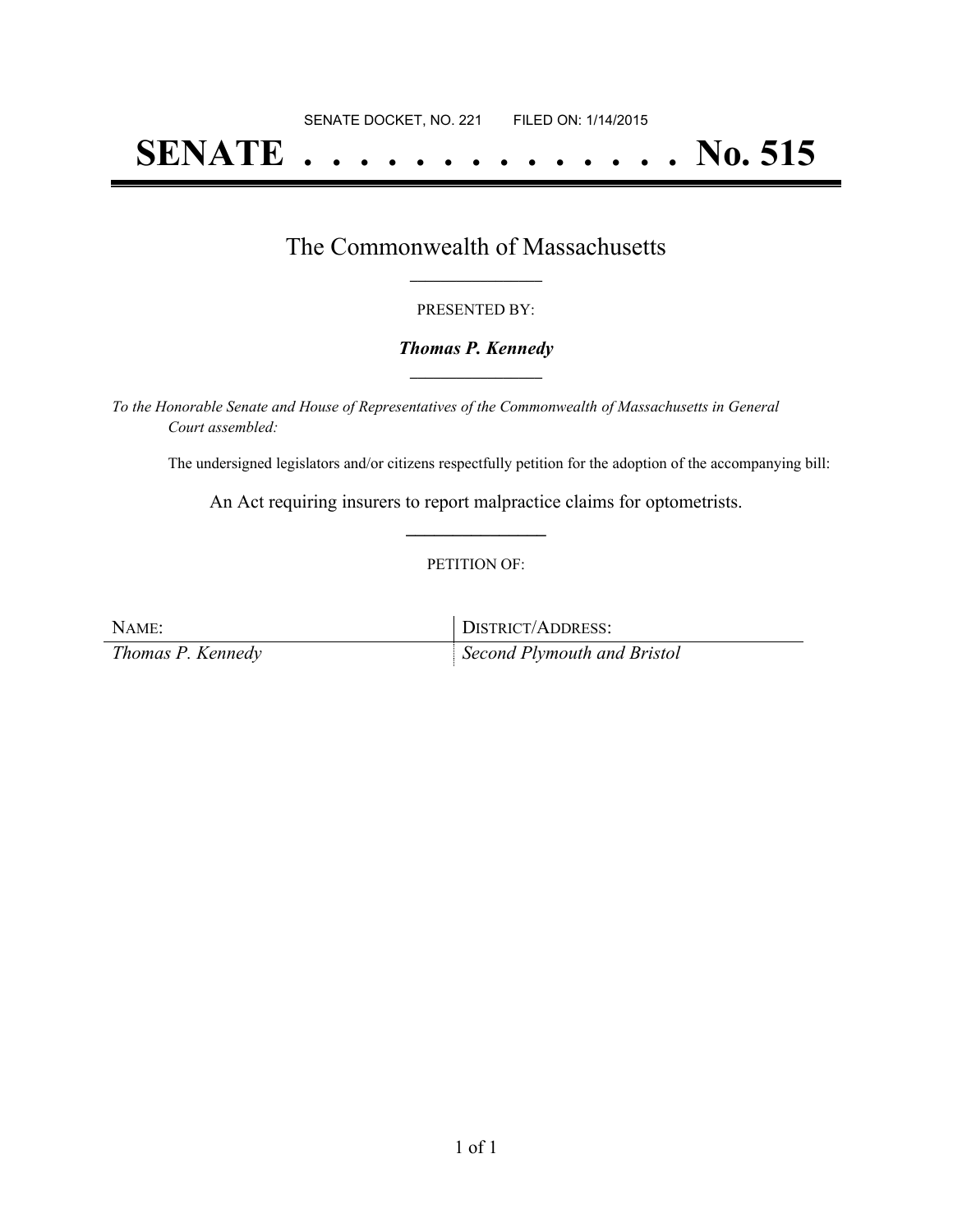# SENATE DOCKET, NO. 221 FILED ON: 1/14/2015 **SENATE . . . . . . . . . . . . . . No. 515**

# By Mr. Kennedy, a petition (accompanied by bill, Senate, No. 515) of Thomas P. Kennedy for legislation to require insurers to report malpractice claims or actions for optometrists. Financial

### [SIMILAR MATTER FILED IN PREVIOUS SESSION SEE SENATE, NO. *455* OF 2013-2014.]

# The Commonwealth of Massachusetts

**In the One Hundred and Eighty-Ninth General Court (2015-2016) \_\_\_\_\_\_\_\_\_\_\_\_\_\_\_**

**\_\_\_\_\_\_\_\_\_\_\_\_\_\_\_**

An Act requiring insurers to report malpractice claims for optometrists.

Be it enacted by the Senate and House of Representatives in General Court assembled, and by the authority *of the same, as follows:*

|                | SECTION 1. Chapter 112 of the General Laws, as appearing in the 2004 Official                    |
|----------------|--------------------------------------------------------------------------------------------------|
| $\overline{2}$ | Edition, is hereby amended by inserting the following new section: "Section 72B. Reports by      |
| 3              | insurers of malpractice claims or actions; liability "Every insurer or risk management           |
| $\overline{4}$ | organization which provides professional liability insurance to a registered optometrists shall  |
| 5              | report to the board any claim or action for damages for personal injuries alleged to have been   |
| 6              | caused by error, omission, or negligence in the performance of such optometrist's services where |
| $\tau$         | such claim has resulted in:                                                                      |
| 8              | (a) a final judgment in any amount,                                                              |

9 (b) a settlement in any amount, or

Services.